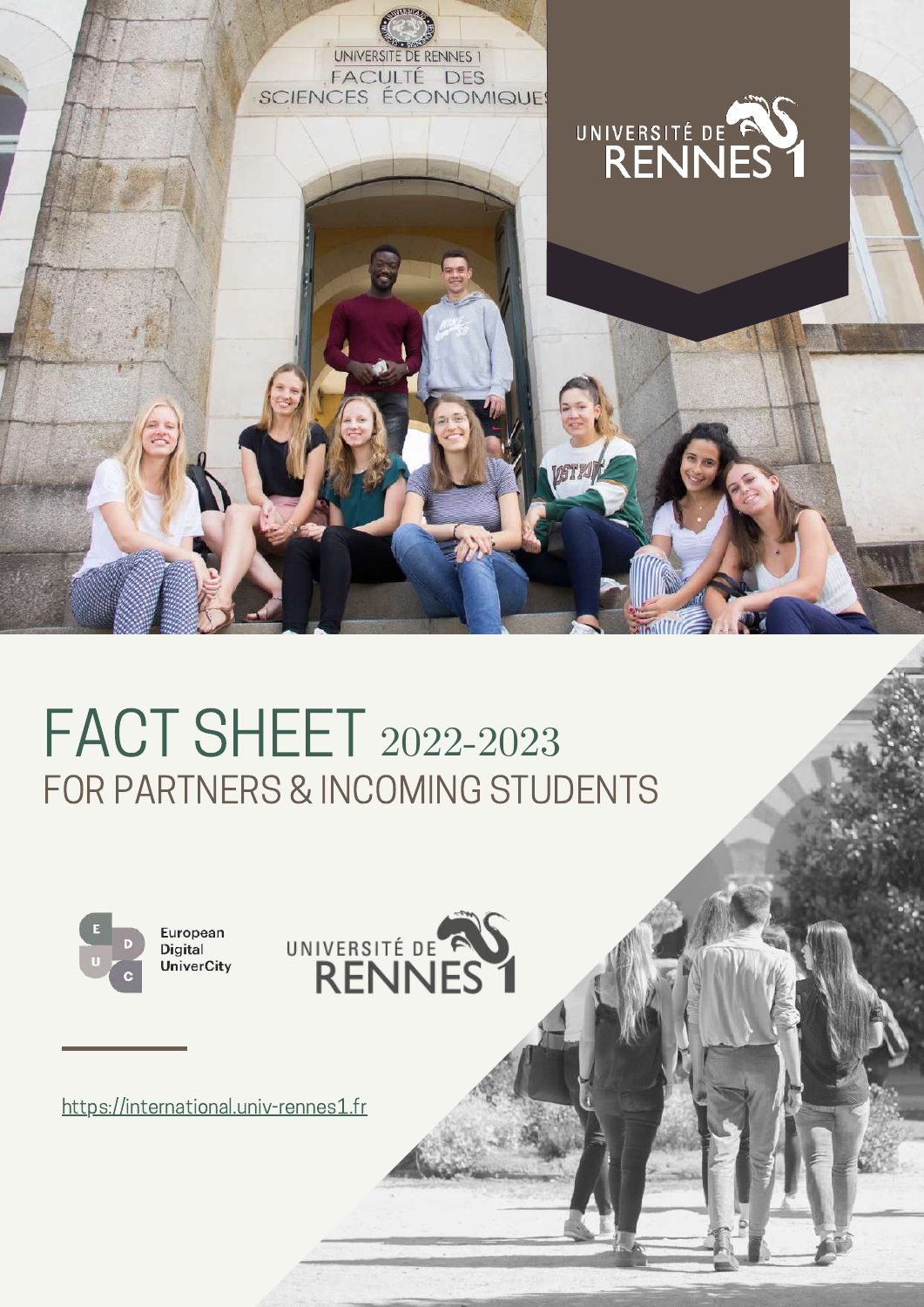



# 30 000 STUDENTS 10% INTERNATIONAL









STAFF LARGEST REGION IN TERMS OF R&D STAFF

#### 3RD BEST FRENCH **ACADEMIC** CITY TO LIVE



1 (EDUC) EUROPEAN UNIVERSITY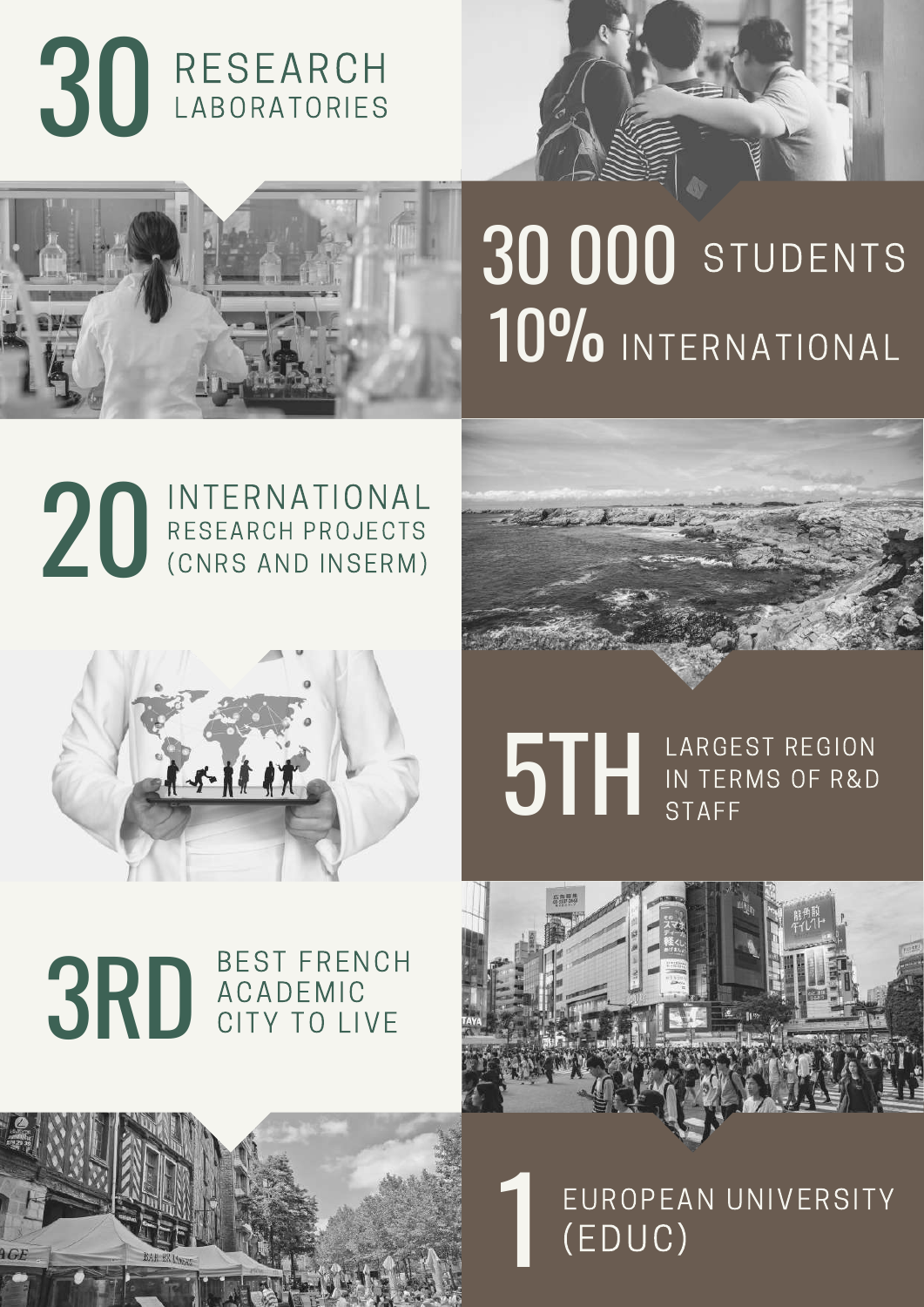# **I N S T I T U T I O N A L I N F O R M A T I O N**





ERASMUS CODE F RENNES 01

### POSTAL ADDRESS

Université de Rennes 1 2 rue du Thabor - CS 46510 35042 RENNES CEDEX



## HEAD OF THE INSTITUTION

Prof. David Alis - President



**O** [/univrennes1](https://www.instagram.com/univrennes1/)

[/UnivRennes1](https://twitter.com/UnivRennes1)y



**[INSTITUTIONAL](https://www.univ-rennes1.fr/) WEBSITE IN FRENCH**

**[INTERNATIONAL](https://international.univ-rennes1.fr/en) [WEBSITE](https://international.univ-rennes1.fr/en)**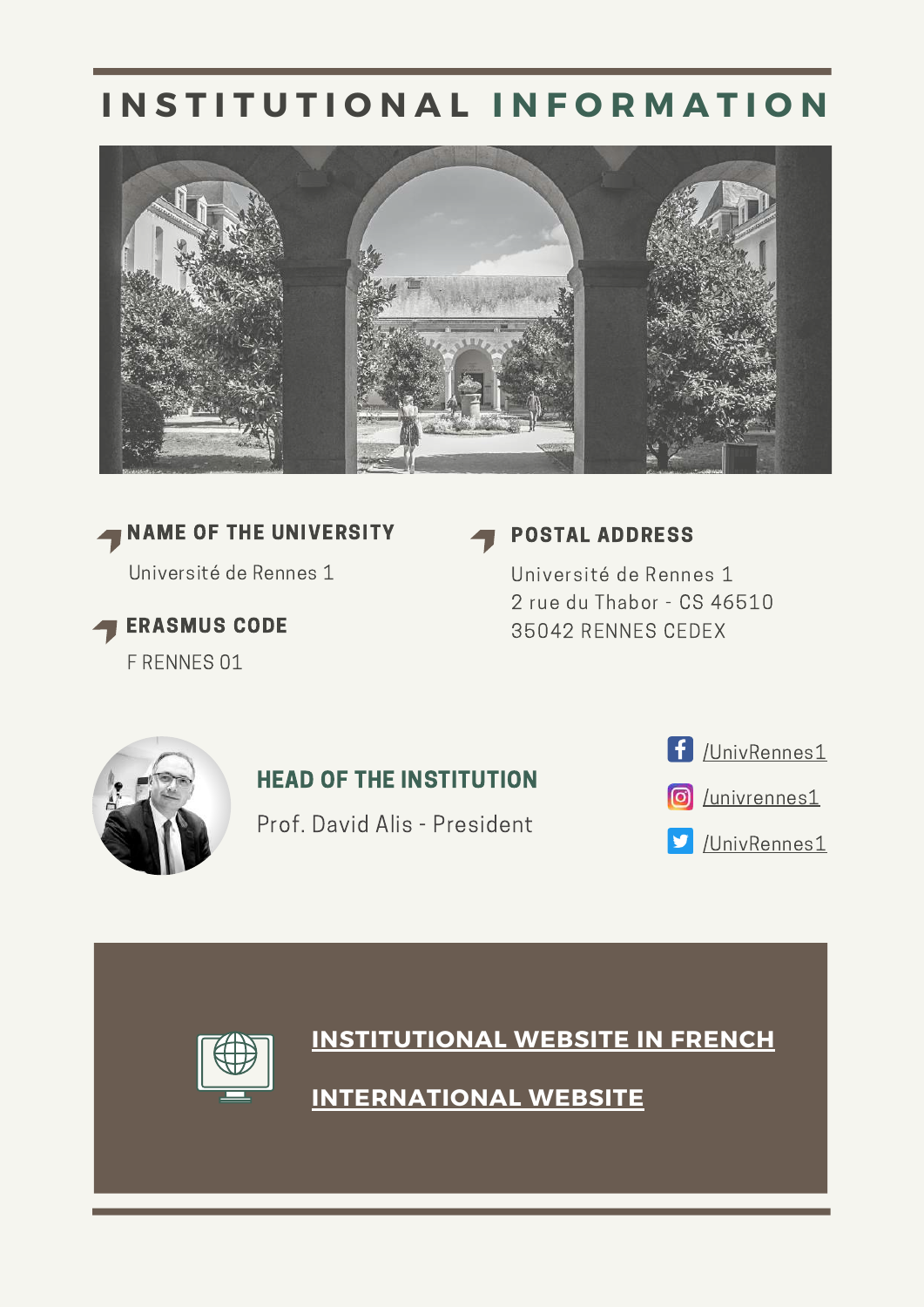# **C O N T A C T I N F O R M A T I O N D A R I**



#### INTERNATIONAL AFFAIRS DEPARTMENT (DARI)

# GENERAL EMAIL ADDRESS

dari@listes.univ-rennes1.fr



## POSTAL ADDRESS

Université de Rennes 1, DARI Cité internationale Paul Ricoeur 2ème étage 1 place Paul Ricoeur - CS 54417 35044 RENNES CEDEX

### COOPERATION & PROJECTS

dari-cooperation@listes.univ-rennes1.fr

### INCOMING MOBILITY

dari-entrant@univ-rennes1.fr

# OUTGOING MOBILITY

dari-sortant@univ-rennes1.fr



Muriel Hissler ACTING VICE-PRESIDENT INTERNATIONAL RELATIONS



DIRECTOR OF INTERNATIONAL AFFAIRS Maëlle Flot



**DARI LIST OF [CONTACTS](https://international.univ-rennes1.fr/en/people-0)**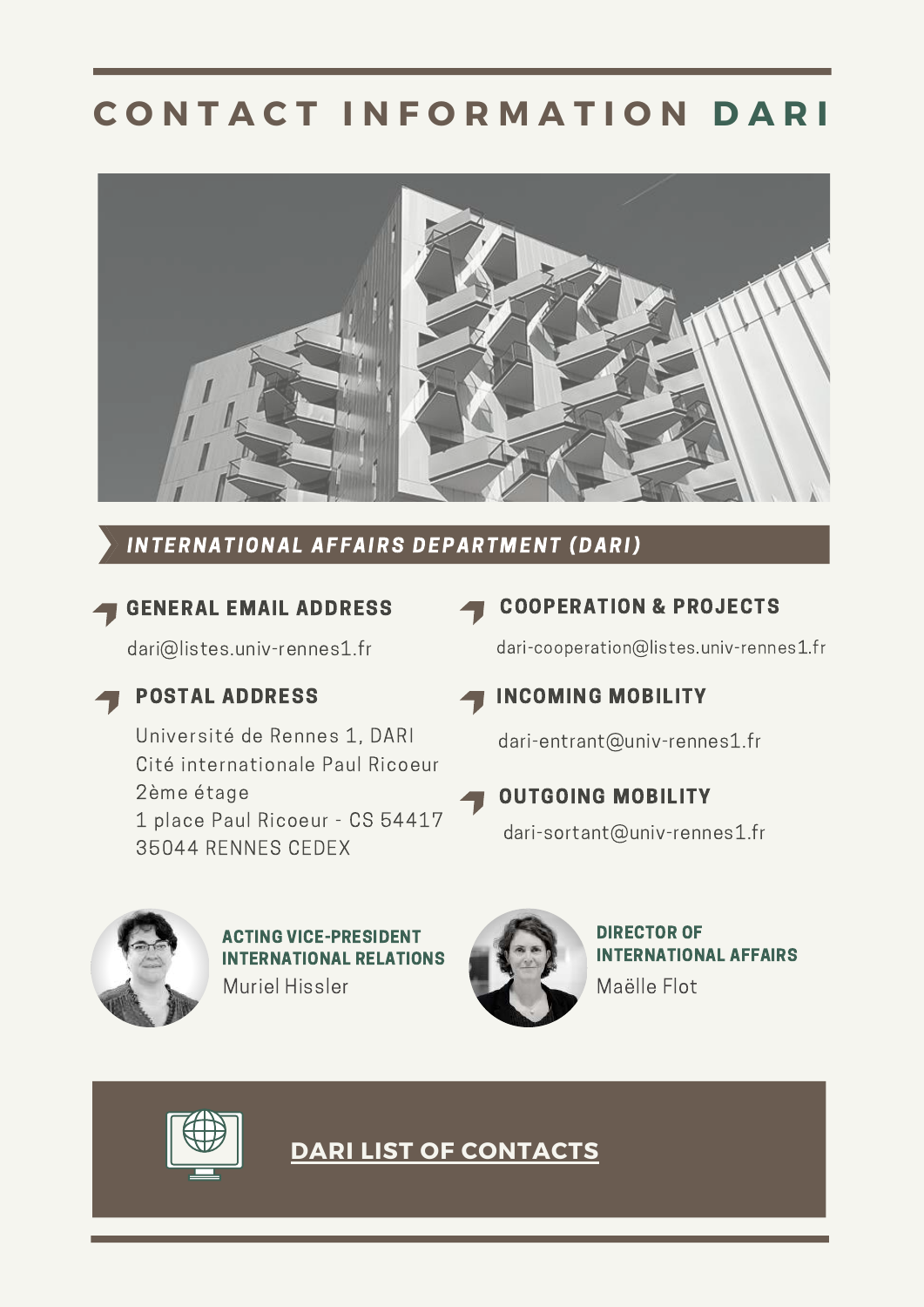# **CONTACT INFORMATION FACULTIES**



#### INTERNATIONAL RELATIONS OFFICES

#### FACULTY OF ECONOMICS

eco-erasmus@univ-rennes1.fr

#### FACULTY OF LAW

Lucie Morille & Anna Chabbouh international.droit@univ-rennes1.fr

FACULTY OF SCIENCE & PHILOSOPHY

Anna Zhadobov & Julie Radier dari-beaulieu@univ-rennes1.fr

#### HEALTH CAMPUS

Sandra Jabet & Yvelise Maret FACULTY OF MEDICINE

Carole Pegeault med-ri@univ-rennes1.fr

#### FACULTY OF PHARMACY

Sophie Ramos pharma-international@univ-rennes1.fr

FACULTY OF ODONTOLOGY

Sophie Ramos - Incoming mobility relations-internationales-odontologie@univrennes1.fr

Carole Pegeault - Outgoing mobility relations-internationales-odontologie@univrennes1.fr



**[INTERNATIONAL](https://international.univ-rennes1.fr/en/international-relations-offices) OFFICES LIST OF CONTACTS**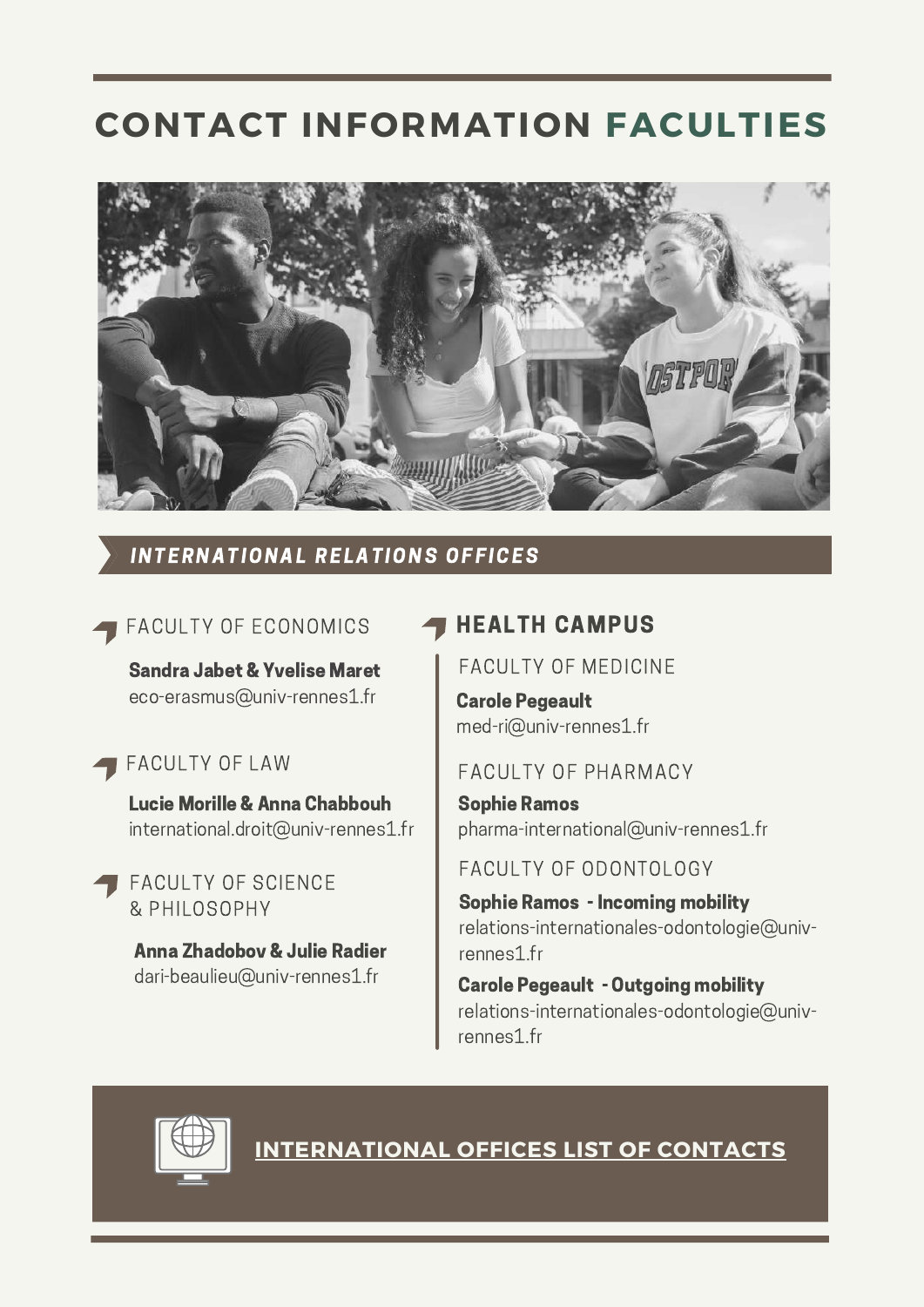# **CONTACT INFORMATION FACULTIES**



#### INTERNATIONAL RELATIONS UNIVERSITY OF RENNES 1

#### IGR / IAE

Aymeric Lachiver igr.international-degree@univ-rennes1.fr Josiane Désille igr-international-outgoing@univ-rennes1.fr Pom Jactin igr-international-incoming@univ-rennes1.fr

#### ENSSAT

Françoise Toupin international.office@enssat.fr

### IPAG

#### Elisabeth Videira

elisabeth.videira@univ-rennes1.fr

#### **IUT LANNION**

Anne Droniou anne.droniou@univ-rennes1.fr

### **IUT SAINT-BRIEUC**

Marie Guineaudeau marie.guineaudeau@univ-rennes1.fr

#### IUT RENNES

Philippe Linger & Melissa Joly ri-iut-rennes@listes.univ-rennes1.fr

#### IUT SAINT-MALO

Laurence Le Quéré laurence.huet-lequere@univrennes1.fr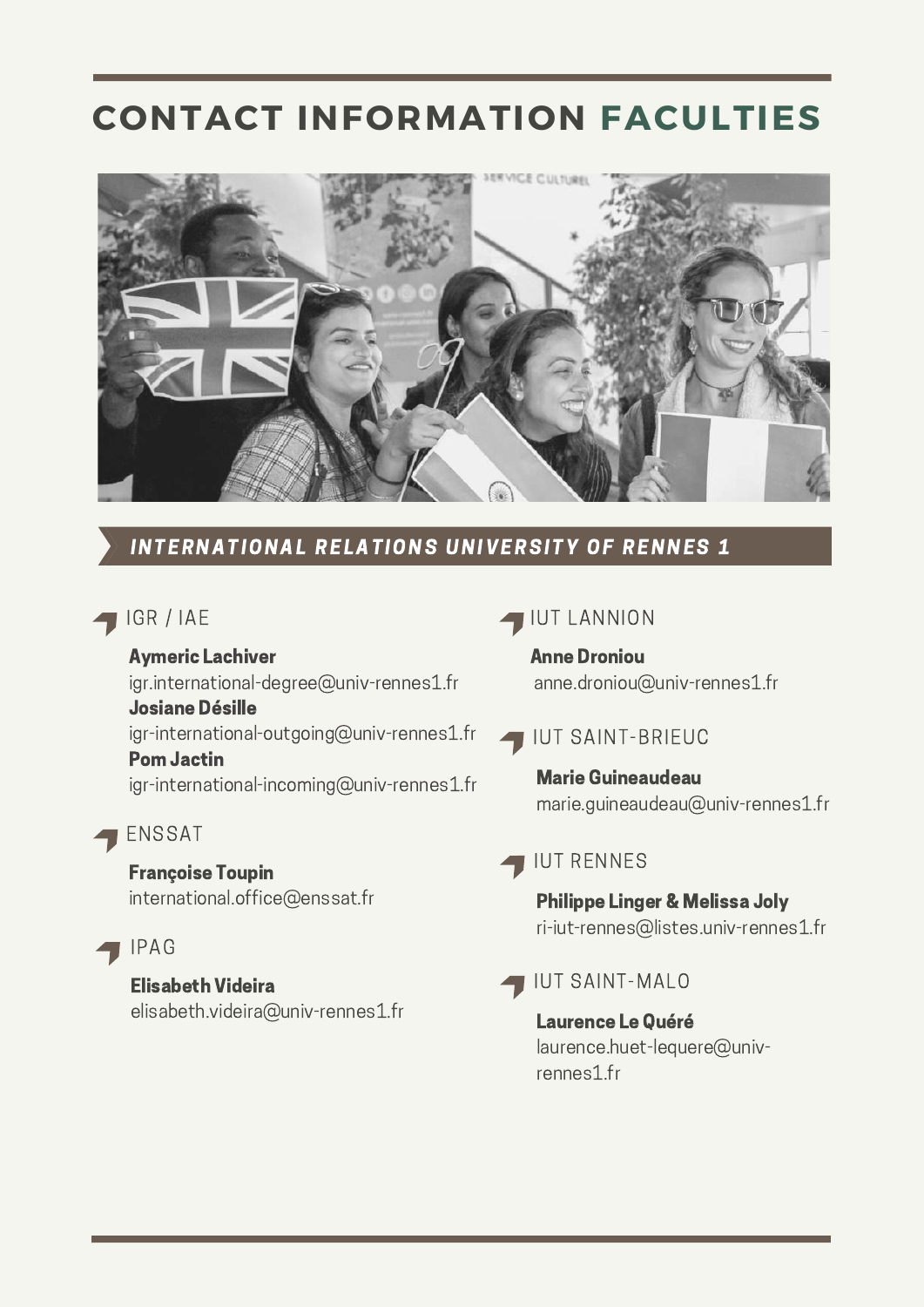# **A P P L I C A T I O N P R O C E D U R E**



#### **APPLICATION PROCEDURE**

The application has to be done through **Mobility Online**: the International offices will send you a link by e-mail to access the platform.

#### **NOMINATION DEADLINE**

Autumn semester (1st semester) May 15th Spring semester (2nd semester) October 15th

### **APPLICATION DEADLINE**

Autumn semester June 1st Spring semester November 15th

### **APPLICATION FORM**

- Resume and cover letter expressing your motivation to study at the University of Rennes 1
- Most recent transcript of records (CODY)
- $\cdot$  Diplomas (copy)
- $\cdot$  ID / passport (copy)
- $\cdot$  Health insurance card (copy)
- Certificate corresponding to the French level required for courses in French
- Certificate corresponding to the English level required for courses in English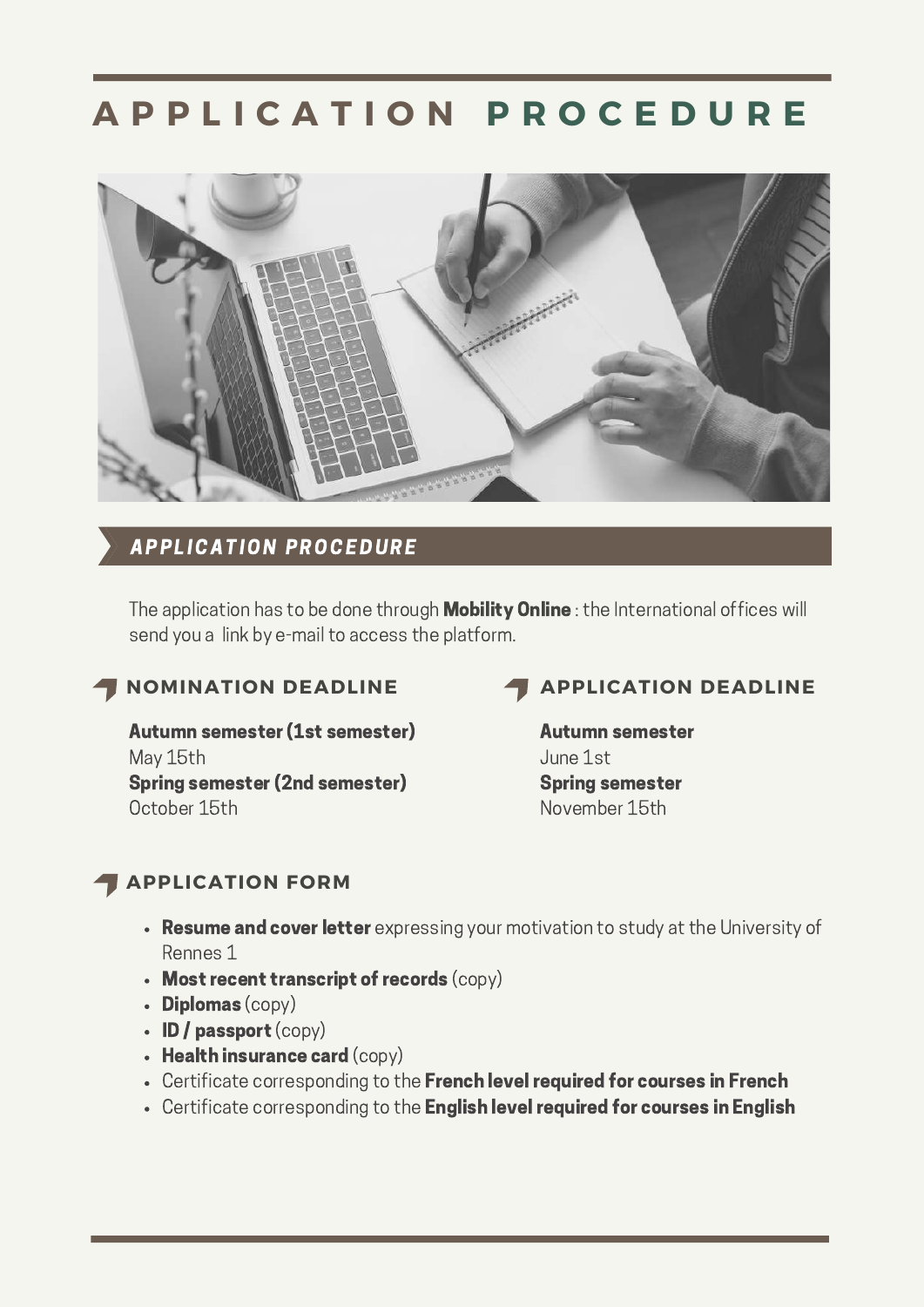# **A C A D E M I C I N F O R M A T I O N S**



#### **COURSE PROGRAMME**

**[Programmes](https://international.univ-rennes1.fr/en/programmes-taught-french) taught in French** 

**[Programmes](https://international.univ-rennes1.fr/en/programmes-taught-english) taught in English** 

#### **LANGUAGE OF INSTRUCTION**

#### French & English :

- French level required for courses in French: **B2**
- English level required for courses in English : please refer to the informations given by each Faculty

# **GRADING SYSTEM**

Grades range from 0.0 (Failure) to 20.0 (Very Good)

#### **CREDIT SYSTEM**

ECTS (European Credit Transfer and Accumulation System). One semester is worth 30 ECTS.

#### **TRANSCRIPT OF RECORD**

A transcript of records will be sent to the partner university's exchange coordinator at the end of the study period.

#### **FRENCH LANGUAGE COURSES**

Students can take free French classes during one semester till level C1. Informations available upon [application](https://international.univ-rennes1.fr/en/learning-french)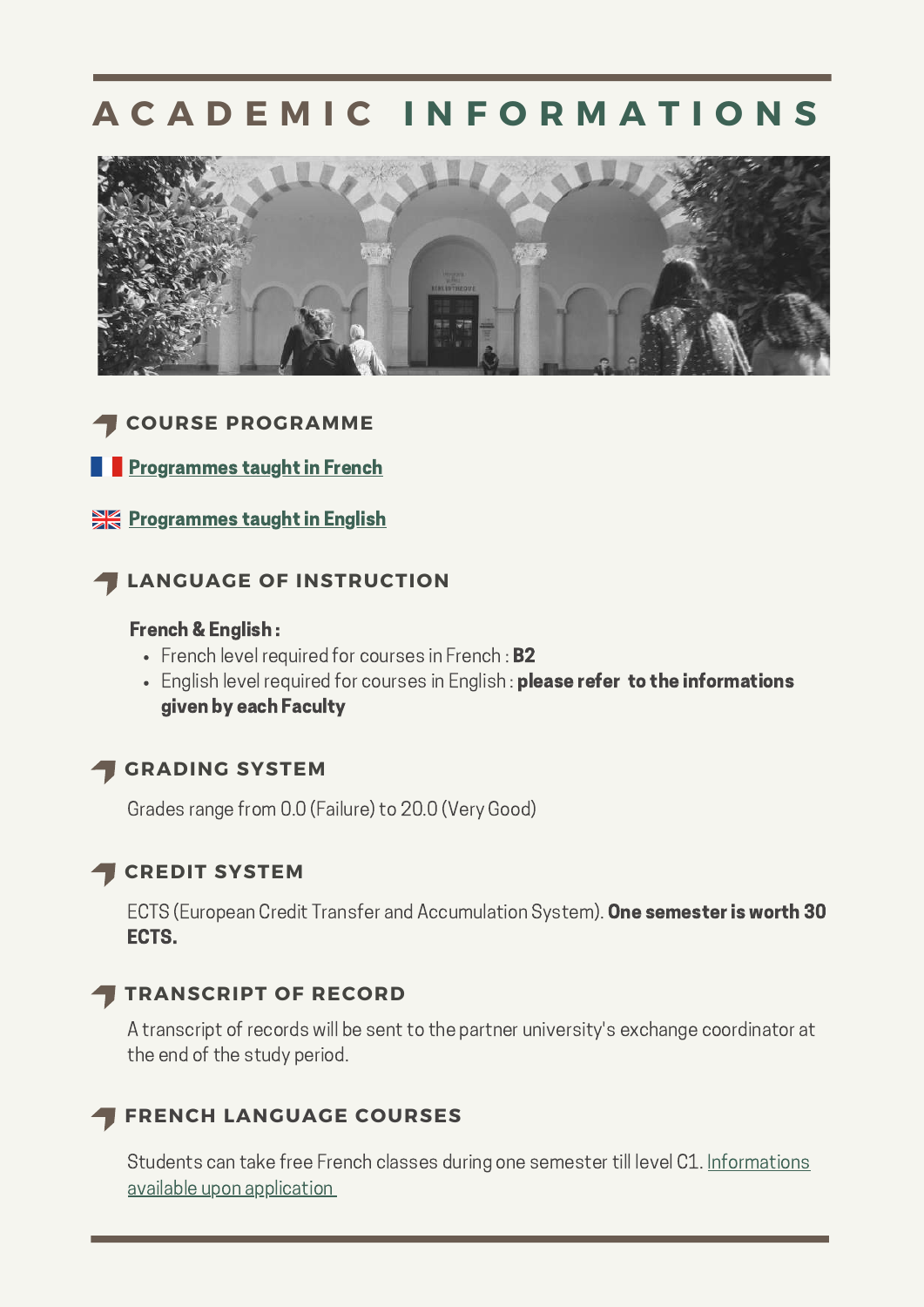# **P R A C T I C A L I N F O R M A T I O N**



# DEADLINE TO APPLY FOR ACCOMMODATION

Autumn semester (1st semester) June 1st Spring semester (2nd semester) November 1st

# **HEALTH INSURANCE**

#### Health Insurance is mandatory

- European students : European Health Insurance Card
- International students: Registration to French social security system

It is highly recommanded to take out a supplementary health care coverage to maximise your health care reimbursements.

[Registering](https://www.campusfrance.org/en/registering-to-social-security) to social security



Visa requirements differ depending on the country. Contact directly the French Embassy or Consulate in your country. The CMI (International Mobility Centre) of Rennes also provides information about visa requirements.

Le [site](https://cmi.univ-rennes.fr/) du CMI

**EXAM** CMI [website](https://cmi.univ-rennes.fr/en)